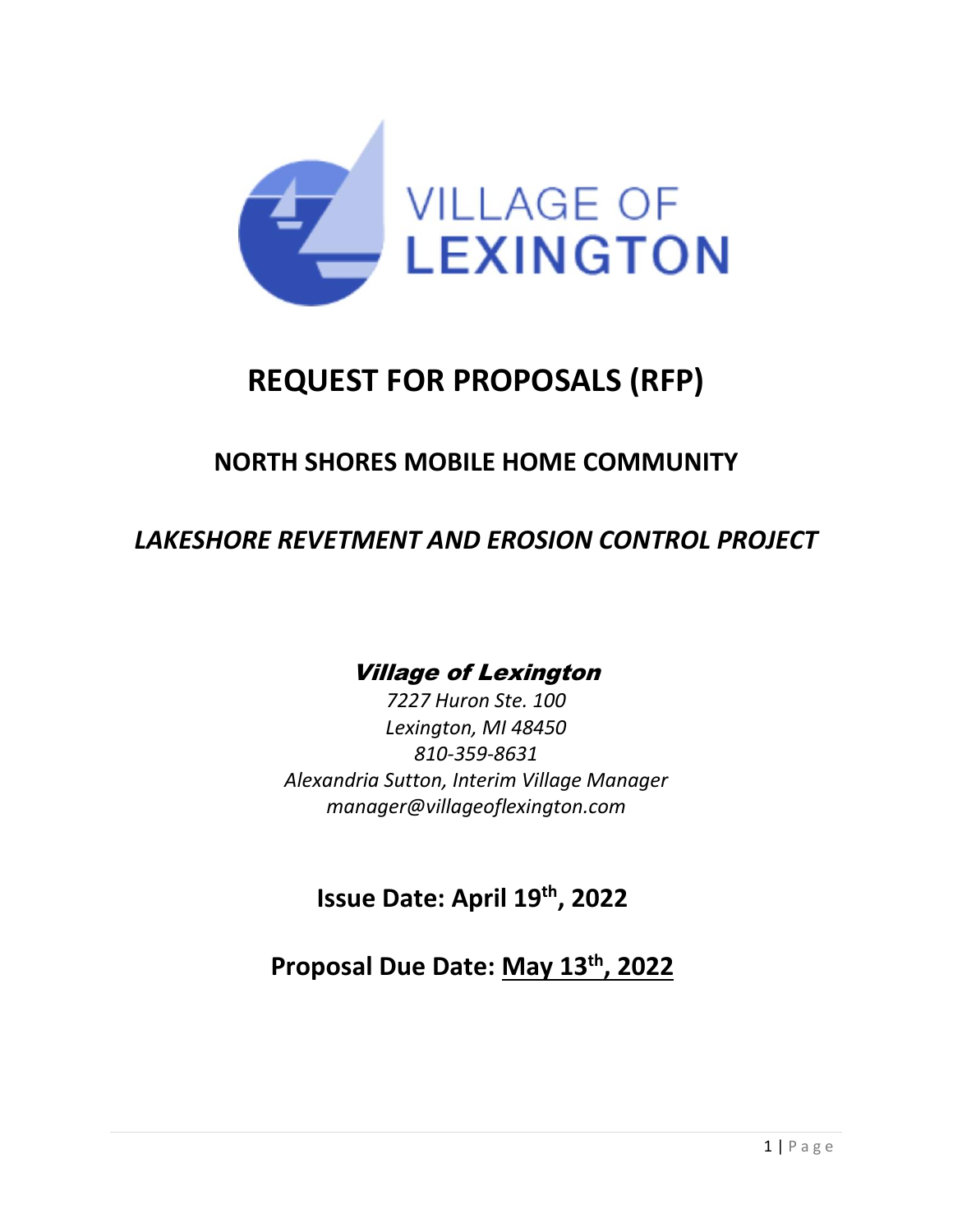### **REQUEST FOR PROPOSALS (RFP) North Shores Mobile Home Community Lakeshore Revetment and Stabilization Project Lexington, MI**

#### **Lakeshore Revetment and Erosion Control Project**

#### *BACKGROUND AND INFORMATION*

The Village of Lexington is requesting proposals (RFPs) for design and engineering services in relation to a lake shore erosion control project. Approximately 1,100 LF of lake shore frontage of the North Shores Mobile Home Community is suffering from significant erosion. This is threatening the safety of the community and its structures. The 1,100LF revetment shall be constructed over two phases. Phase 1, approximately 650 LF in length, and Phase 2 being approximately 450 LF in length. Phase 1 will stabilize the most critical areas of erosion first. Attached to this RFP includes a map with limits of work and a brief Erosion study conducted by Edgewater resources in 2020.

The Village of Lexington will be funding this project. Shoreline revetment projects require permits from Michigan's Department of Environment, Great Lakes & Energy (EGLE) and the United States Army Corps of Engineers (USACE). A General Permit under Part 325 (Great Lakes Submerged Lands) will be submitted and review by EGLE and USACE. A soil erosion and control permit will be required by Sanilac County.

The consultant scope of engineering services will include the development of an existing site topographic survey, set of design drawings, relevant permits for construction and documents for bidding the project. As mentioned earlier the project will be designed at one time. Construction will be split into two distinct phases. Each phase will have its own bidding documents.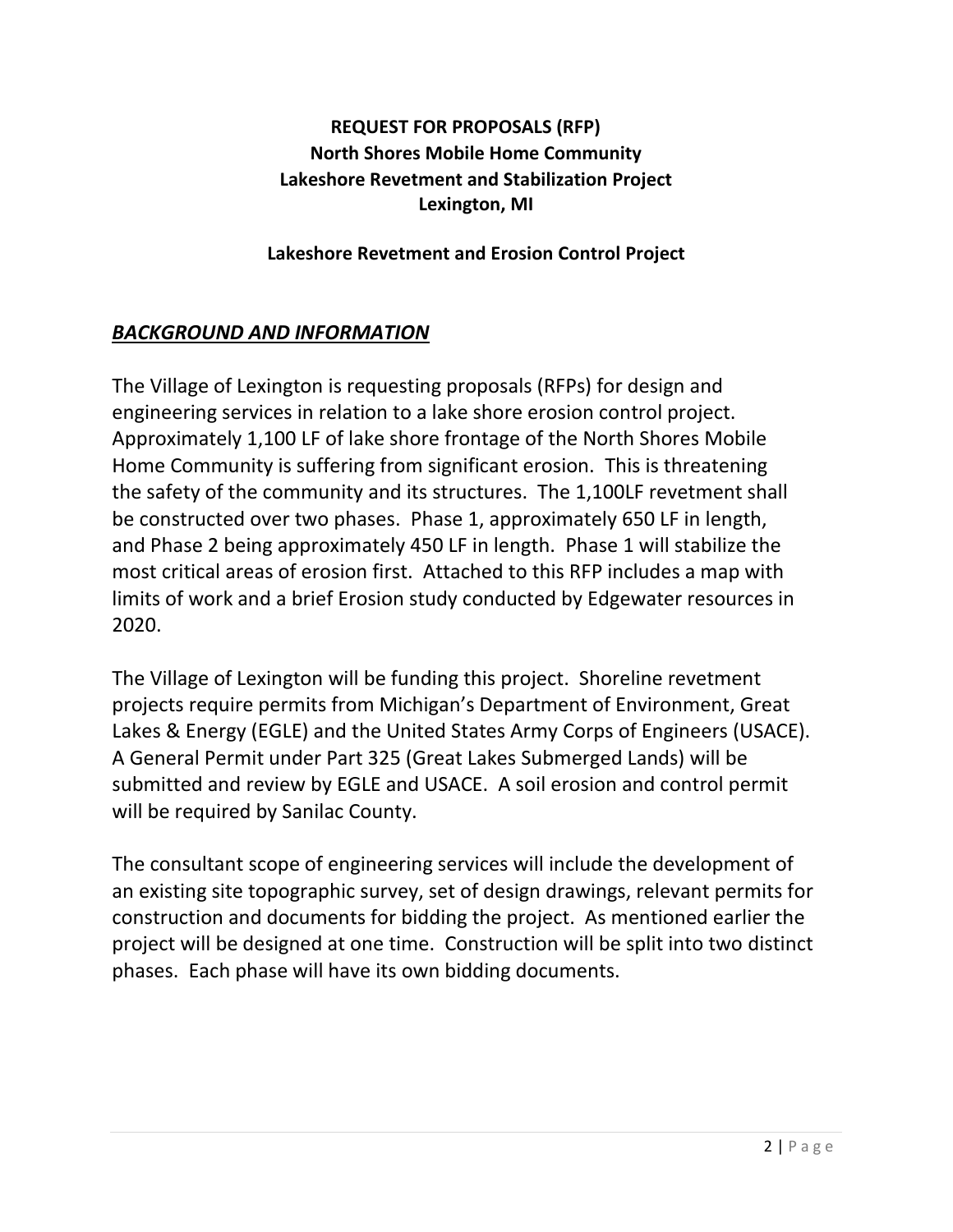## **PROPOSALS WILL BE ACCEPTED AT THE VILLAGE HALL OFFICE, 7227 Huron Ste. 100, Lexington, MI 48450 UNTIL 3:30PM ON May 13th, 2022. BIDS WILL BE OPENED AT THE MONTHLY COUNCIL MEETING. THIS MEETING IS TYPICALLY HELD ON THE 4TH MONDAY OF EACH MONTH.**

**If any changes are made to this RFP, addenda will be issued. Addenda will be mailed or faxed to all bidders on record. Please submit your contact information to Vicki Scott, Village Clerk via the email [clerk@villageoflexington.com](mailto:clerk@villageoflexington.com) to be added to bidders on record. All questions regarding this RFP must be submitted in writing. Verbal responses by village staff or others are not valid. Submitters must submit all questions in writing no LATER THAN March 9th 2022. Questions in writing should be submitted to Alexandria Sutton, Interim Village Manager, via the email [manager@villageoflexington.com](mailto:manager@villageoflexington.com)**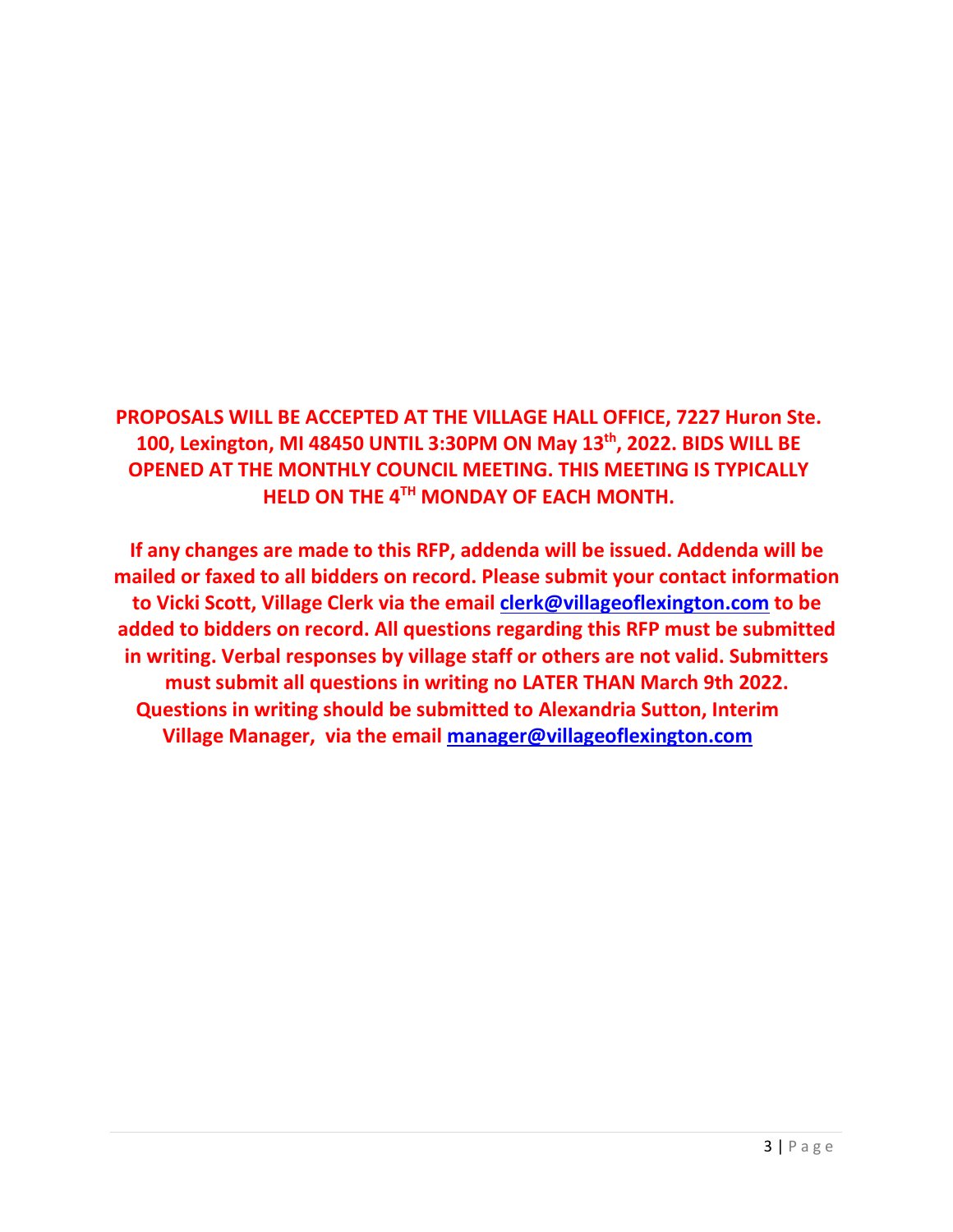A response to all questions submitted in writing will be provided in form of an RFP addendum to all bidders of record. To facilitate this process, questions and responses will be transmitted by fax and/or email.

A bidder may correct, modify, or withdraw a proposal by written notice received by the village prior to the deadline set for the proposal submittal.

The village may cancel this RFP or reject in whole or in part any and all bids, if the village determines that cancelation or rejection serves the best interests of the village.

Any bid prices submitted must remain firm for one hundred twenty (120) days following the bid opening.

### *DESCRIPTION OF SERVICES*

The Village of Lexington is seeking a consultant to provide engineering services to prepare construction documents for the stabilization and revetment along Lake Huron for the North Shores Mobile Home Community in Lexington Michigan. The successful consultant will provide the following services:

- 1. Field reconnaissance
- 2. Preliminary Design
- 3. Environmental assessment and permitting via EGLE and USACE
- 4. Joint Permit Application under Part 325 of Great Lakes Submerged Lands
- 5. Soil Erosion and Sedimentation Control (SESC) Permit from Sanilac County
- 6. High-Risk Erosion Areas (HREA) Permit per Part 323 Shorelands Protection and Management under EGLE
- 7. Final design
- 8. Phase 1 Bid Package and Negotiation
- 9. Phase 2 Bid Package and Negotiation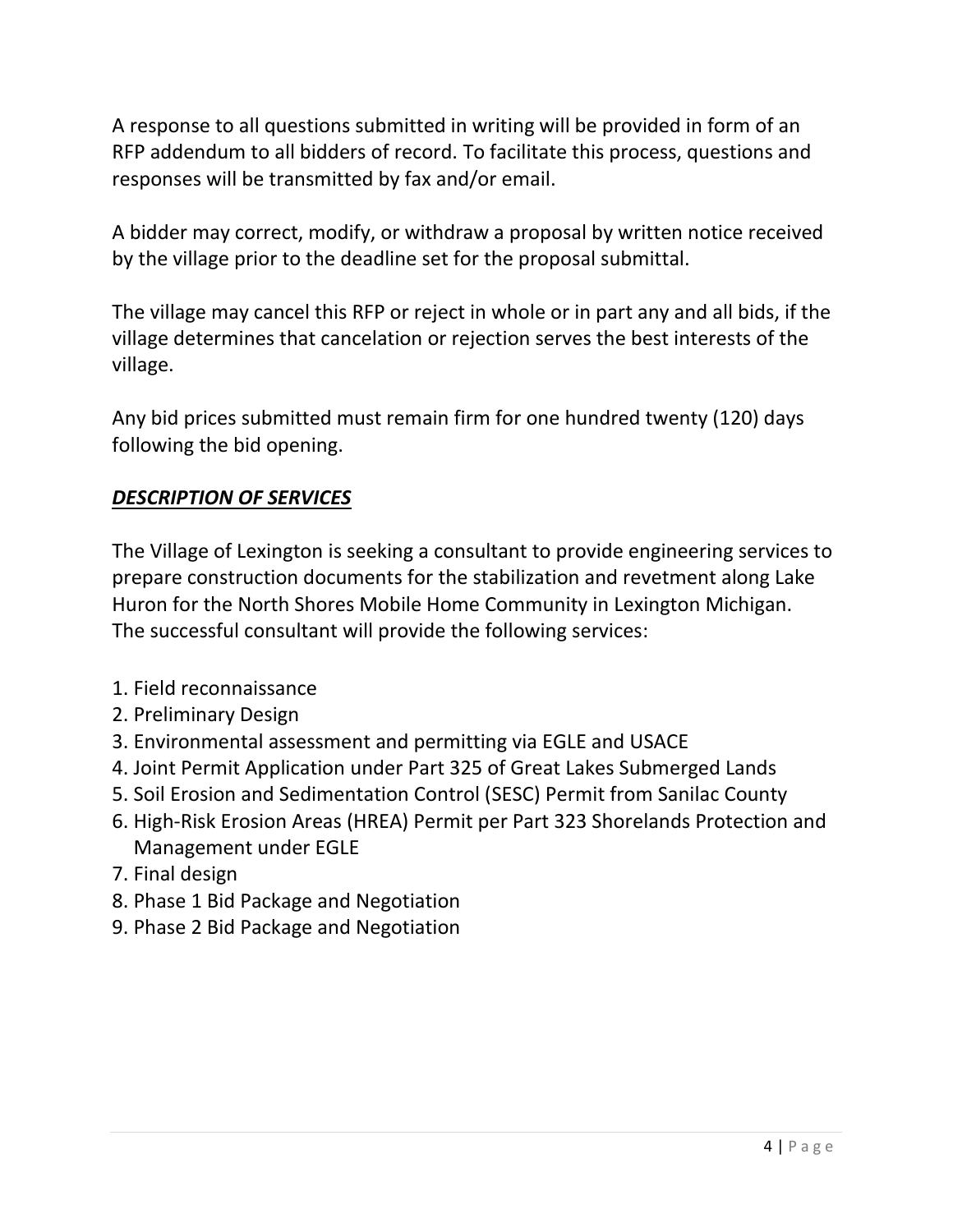### *PROJECT LIMITS*

The project extends along the North Shore mobile home communities' frontage of Lake Huron in Lexington Michigan. The attached appendix has a location map with the project split into Northern and Southern phases. The northern project area (Phase 1) 650 LF of Lakeshore is currently in most urgent need of stabilization. The southern project area (Phase 2) 450 LF of lakeshore will follow after completion of Phase 1.

### *DESCRIPTION OF IMPROVEMENTS*

The design services will include the following:

- 1. Design of SESC measures as required by EGLE, USACE, and Sanilac County
- 2. Removal plan of existing revetment structure, underdrain, and soils
- 3. Proposed grading scheme for bluff and lakeshore to accommodate new revetment, underdrain, and integration of existing storm system
- 4. Proposed revetment cross section at each distinct lakeshore cross section
- 5. Evaluate and prepare recommendations for options of the most costeffective top elevation of the revetment considering lake level forecasts
- 6. Proposed grading plan for site
- 7. Proposed stabilization plan after construction is complete

#### *Existing Topographic Survey*

The consultant shall conduct a topographic survey within the project limits to include the following:

- 1. Establish horizontal and vertical control
- 2. Locate surface detail including signs, utility poles, driveways, trees, fences, mailboxes, walks, and existing lakeshore erosion control measures
- 3. Determine existing ground cross sections at multiple stations along the lakeshore and bluff up to and including the trailers on Wheaton Drive overlooking the Lake
- 4. Locate utilities that are visible or marked in the field (Miss DIG design tickets)
- 5. Reduce, check, and plot survey data at appropriate scale. Surface detail shall include buildings, utility poles, utility covers, and rights of way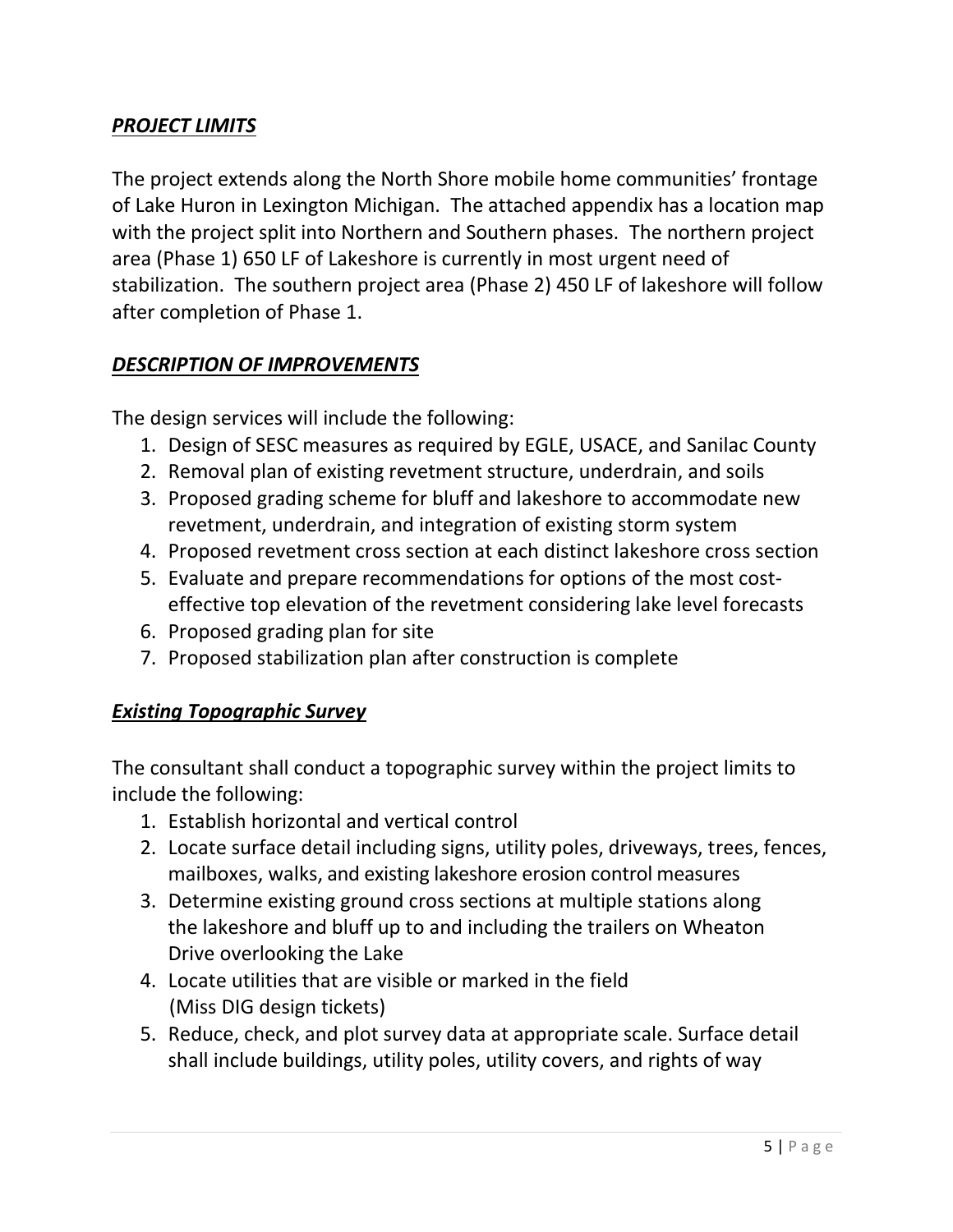#### *Utility Research*

The consultant will obtain plans from private and public utilities within the project limits and plot the information on the prepared base plans.

#### *PRELIMINARY ENGINEERING*

#### *Preliminary Design*

The consultant will prepare a preliminary lake shore stabilization plan. The consultant shall perform the following services:

- 1. Prepare a topographic survey of existing lakeshore, bluff, and include residences east of Wheaton drive
- 2. Design a typical revetment section and grading plan
- 3. Define project limits, construction, materials, and conceptual details
- 4. Provide 2 sets of preliminary plans

#### Preliminary Estimate

Two preliminary cost estimates will be completed for Phases 1 and 2 of this project as delineated by the attached phasing map.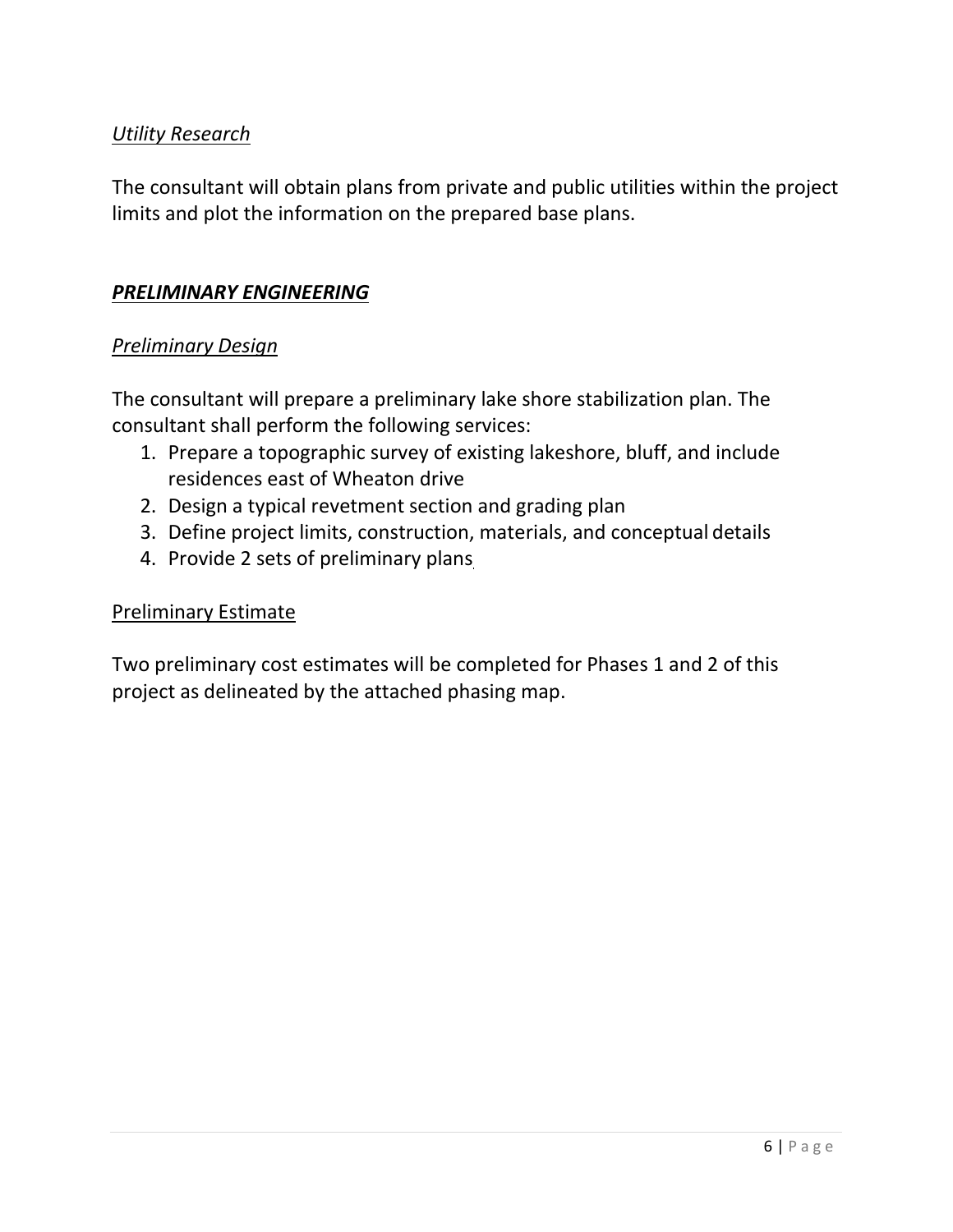### *ENVIROMENTAL ASSESMENT AND PERMITTING*

The proposed project lies within the jurisdiction of EGLE, USACE, and Sanilac County. Permitting from each of the three entities is required for this project to proceed.

The consultant will prepare and submit all required permits by the following agencies:

- 1. EGLE & USACE Part 325, Great Lakes Submerged Lands Permit
- 2. EGLE Part 323, High Risk Erosion Areas (HREA) Permit
- 3. EGLE stormwater and outlet permit
- 4. Sanilac County Building and Zoning Soil Erosion Permitting
- 5. Village of Lexington  $-$  no permits required

Note: This list is based on our current knowledge of existing site conditions and permitting process. Additional permits may be required and should be confirmed by the consulting engineer awarded this contract.

#### *FINAL ENGINEERING*

Then consultant shall proceed with final engineering tasks as outlined below.

#### *Final Design – Plans and Specifications*

The consultant shall prepare the 100 percent design submissions for review and comment by the village. Comments shall be considered and incorporated during this task. In the development of the final design documents and the preparation of the contract plans and specifications, the consultant shall perform the following project tasks:

*Revetment Design* – Provide design plans for:

- 1. Construction/materials layout
- 2. Alignment, grading and drainage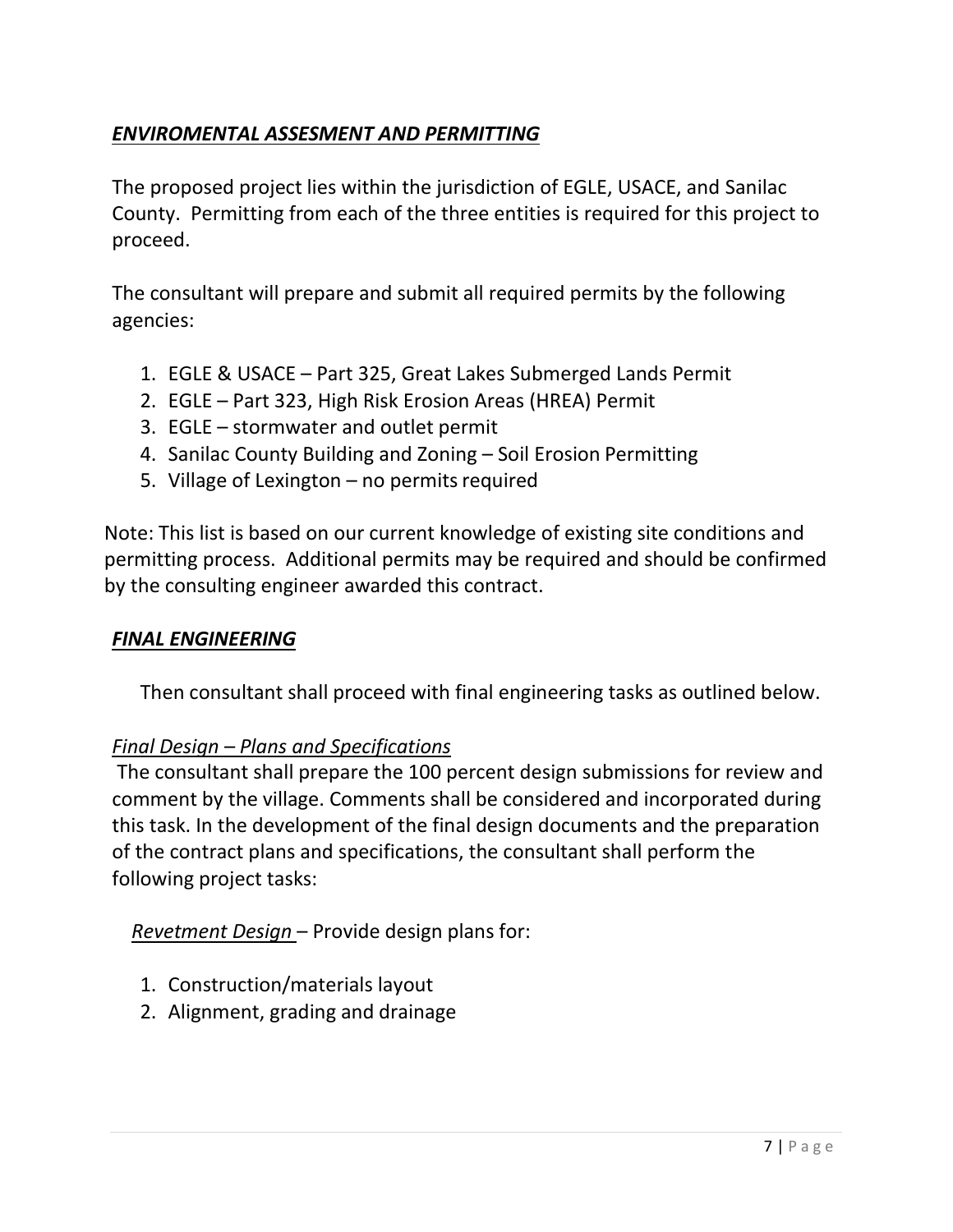- 3. Typical revetment cross section and grading plan per lakeshore station
- 4. Prepare and evaluate options for the most effective top elevation of the revetment considering lake level forecasts
- 5. Cross sections to identify property impacts and grading
- 6. Construction details

Provide two (2) sets of full-size plans and two (2) sets of half size plans for final design. Provide all electronic files, including CAD and the proposed surface file.

#### *Utilities*

Coordinate with municipal and private utility companies to establish relocation and/or modification procedures and schedule for existing utilities to be compatible with proposed improvements. Proposed design changes to avoid utility conflicts the require relocation when possible.

#### *Construction Phasing*

This project may impact homes, so the consultant shall develop a traffic management plan that will permit access to adjacent properties during construction and manage traffic through and or around the construction zone.

As mentioned previously, this project will be constructed in two distinct phases. Residents should be notified of this phasing and the plan should consider the integration of both phases as part of the design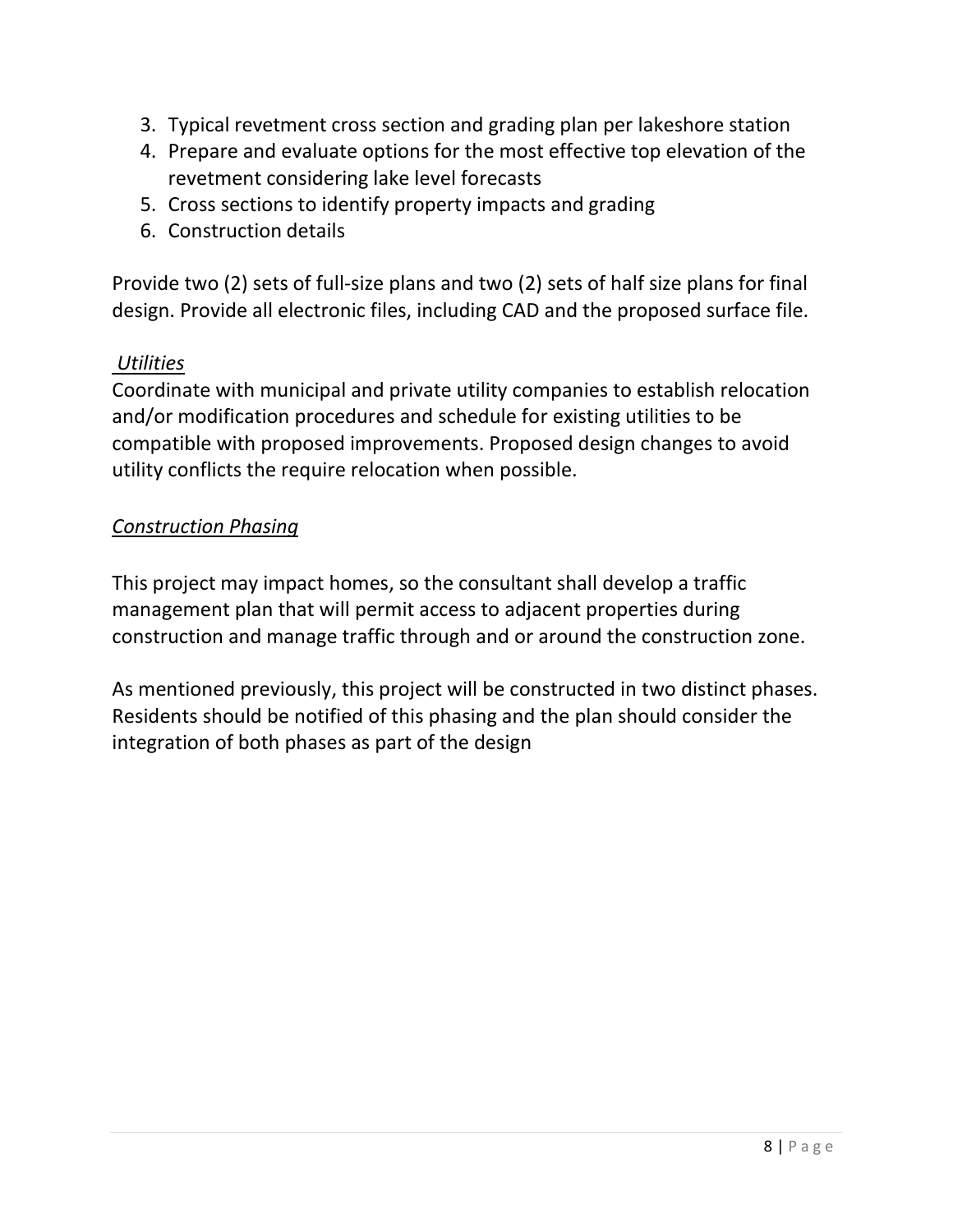#### *PROJECT MEETINGS*

The consultant will attend three (3) project meetings with the village to present its design. Services include preparation, travel, attendance, supporting graphics and documentation in the form of meeting notes

#### *Public meetings/hearings*

The consultant will attend public meetings/hearings with the village as required.

#### *BIDDING AND NEGOTIATING*

The consultant shall assist the village by advertising for the project publicly to solicit construction bids. The consultant shall maintain a record of prospective bidders to whom bidding documents have been issued, attend a pre-bid conference, and receive and process deposits for bidding documents.

The consultant will also issue addenda to interpret and/or clarify the bidding documents; assist the village in attending the bid opening, prepare bid tabulations, and assist the village in evaluating the bids received. The consultant shall also assist the village in selecting a contractor and awarding of the construction contract.

#### *QUALIFICATIONS*

The consultant shall be qualified in the areas of lakeshore erosion control design, revetment design, and storm drainage design. Additionally, environmental permitting and construction administration sufficient to execute the project scope as outlined above.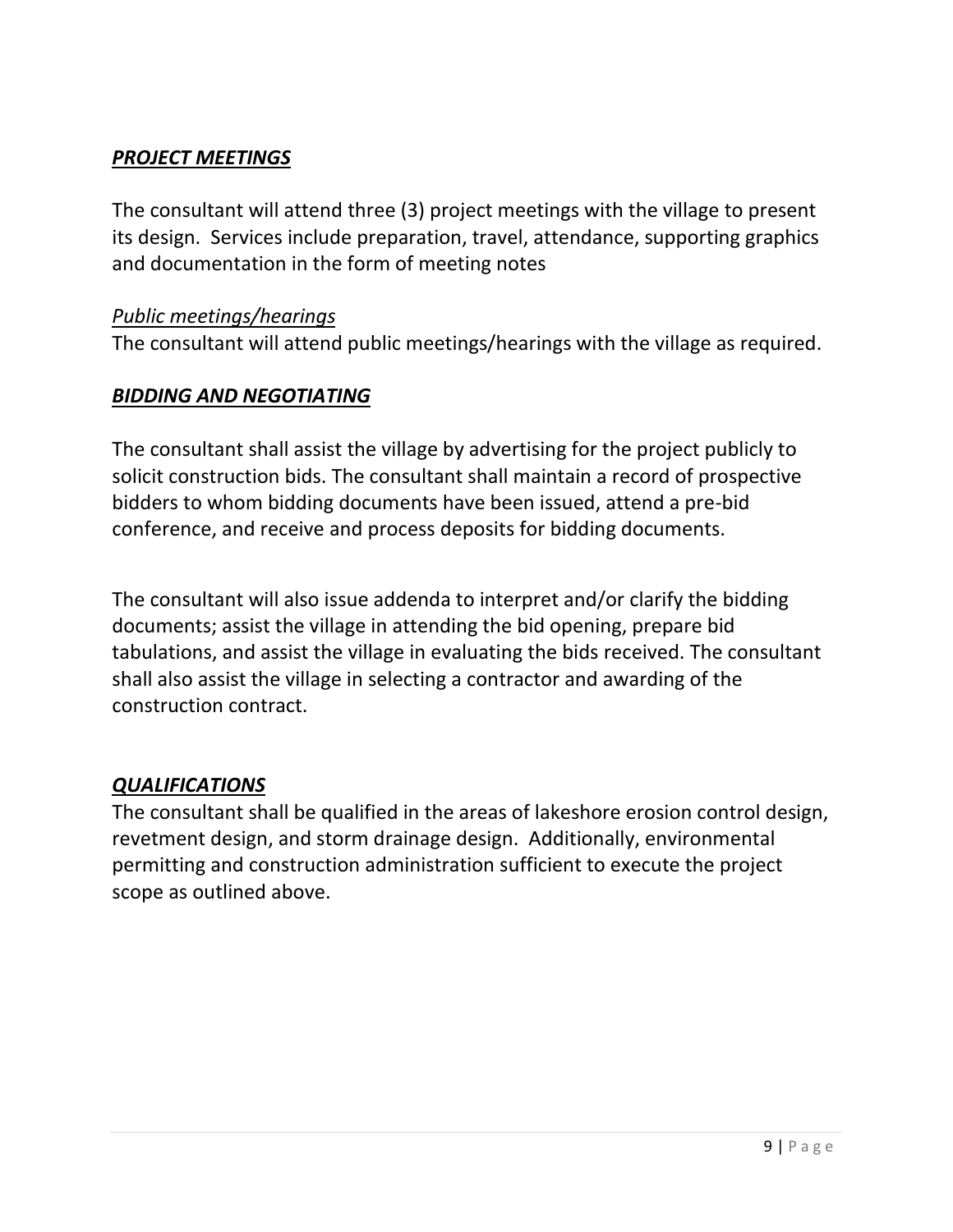### *PROPOSAL FORMAT*

Proposals must not exceed a total of 50 pages, double sided or 100 single sided pages of print, including all resumes and qualifications. Proposals shall be organized according to the following format.

- 1. Cover Letter Consultant/ team introductions, name, address of the contact person, names of other team members, availability, experience, and role in the project team. In addition, three client references shall be supplied.
- 2. Experience shall be included in this section
- 3. Location Location of the team, team member offices and project manager
- 4. Approach Prepare a brief recommended project approach
- 5. Project Schedule Propose a work schedule based on construction taking place during the summer of 2023
- 6. Sealed bid price proposal shall be broken down by the following  $A$  lump sum price for preliminary engineering and preliminary cost estimate and a lump sum for final engineering and design. Also provide a schedule of professional rates for follow on-services as needed. In addition, the presented bid proposal will need to be split into two parts according to the construction Phases 1 and 2.

### *PROPOSAL REVIEW PROCESS*

- 1. This document will become the proposal when it is filled out, signed and submitted by a potential consultant to the Village at the listed address.
- 2. Proposals must be signed by an official authorized to bind the Contractor to the provisions of the proposal.
- 3. The Village may consider any proposal on which there is an alteration of or departure from this format, as provided, and at its option, may reject the same. The Village reserves the right to reject any and all proposals and to waive any irregularity in proposals received whenever such rejection or waiver is in its best interest.
- 4. The Village may interview selected contractors prior to awarding a contract.
- 5. The contract will be awarded to the contractor who, in the Village's sole discretion, provides a proposal that is most responsive to the needs of the Village.
- 6. The Contractor to whom the Award is made will be notified at the earliest possible date.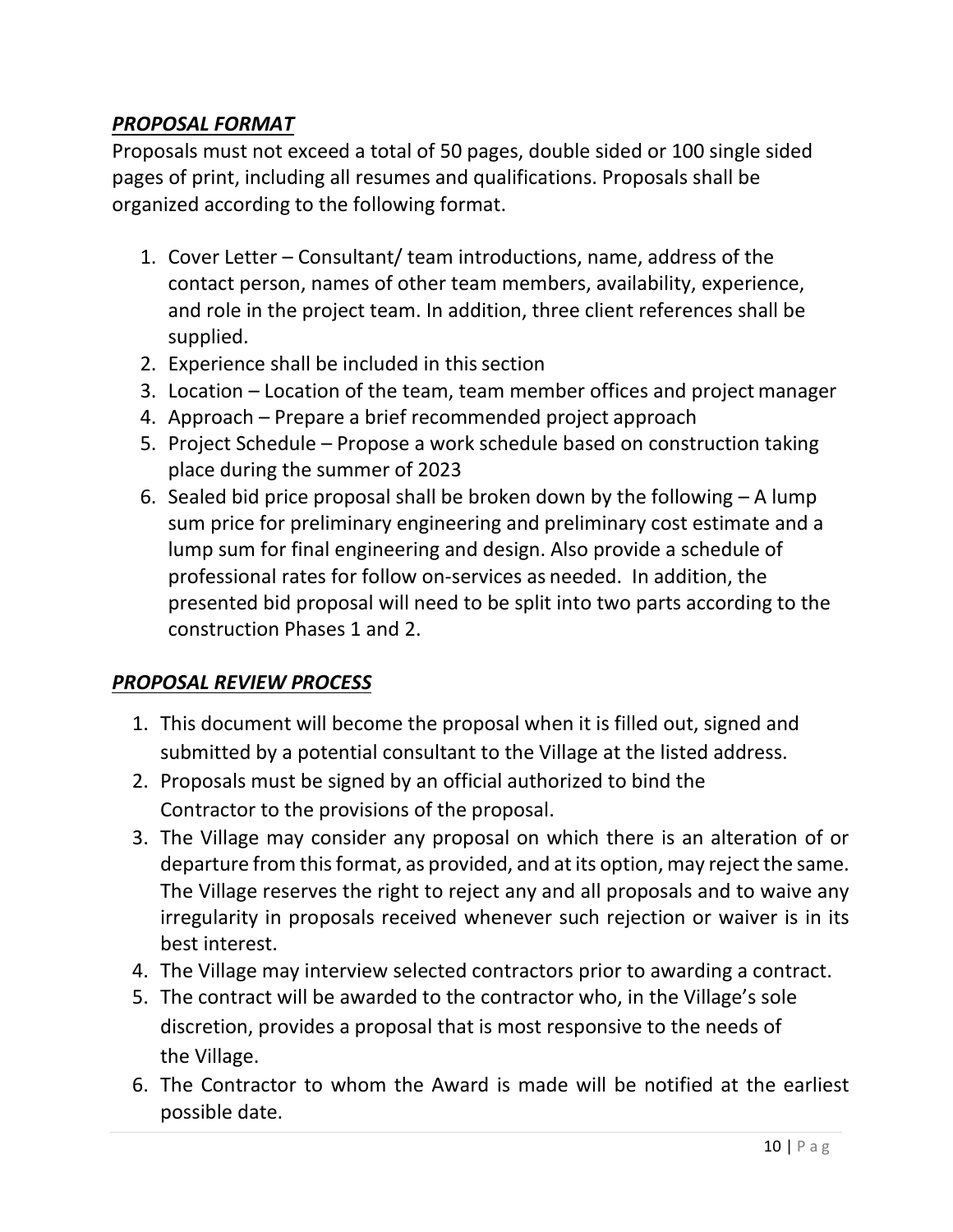#### *PROJECT REOUIREMENTS*

- 1. The consultant is responsible for maintaining insurance and for providing certificates of liability insurance to the Village, including proof of Workers' Compensation insurance. Insurance limits of liability shall not be less than \$1,000,000 and policies will provide that no cancellation or reduction in coverage for any reason. Village of Lexington must be named additional insured. Automobile Insurance covering all owned, hired, and no owned vehicles with personal protection insurance and property protection insurance to comply with provisions of the Michigan No Fault Insurance Law.
- 2. The consultant will ensure that its employees adhere to professional code of conduct while engaged in Village work, including, but not limited to, the following: no smoking or drinking alcohol, no use of drugs. In addition, proper attire including shirts must be worn at all times. The consultant's employees shall not use profane or vulgar language and shall behave in a courteous and respectful manner when dealing with members of the public or property owners with whom they come in contact while performing work authorized by this contract.
- 3. The consultant shall indemnify, defend, and hold harmless the Village of Lexington against all damages or alleged damages to any structure or injury to any individuals as result of his/her operations.
- 4. The consultant shall not sublet, assign or transfer services being provided without the written consent of the Village of Lexington.
- 5. Pricing must include the cost of all labor and materials, fuel, tools, equipment, transportation and all other expenses as may be necessary for the proper execution and completion of the work.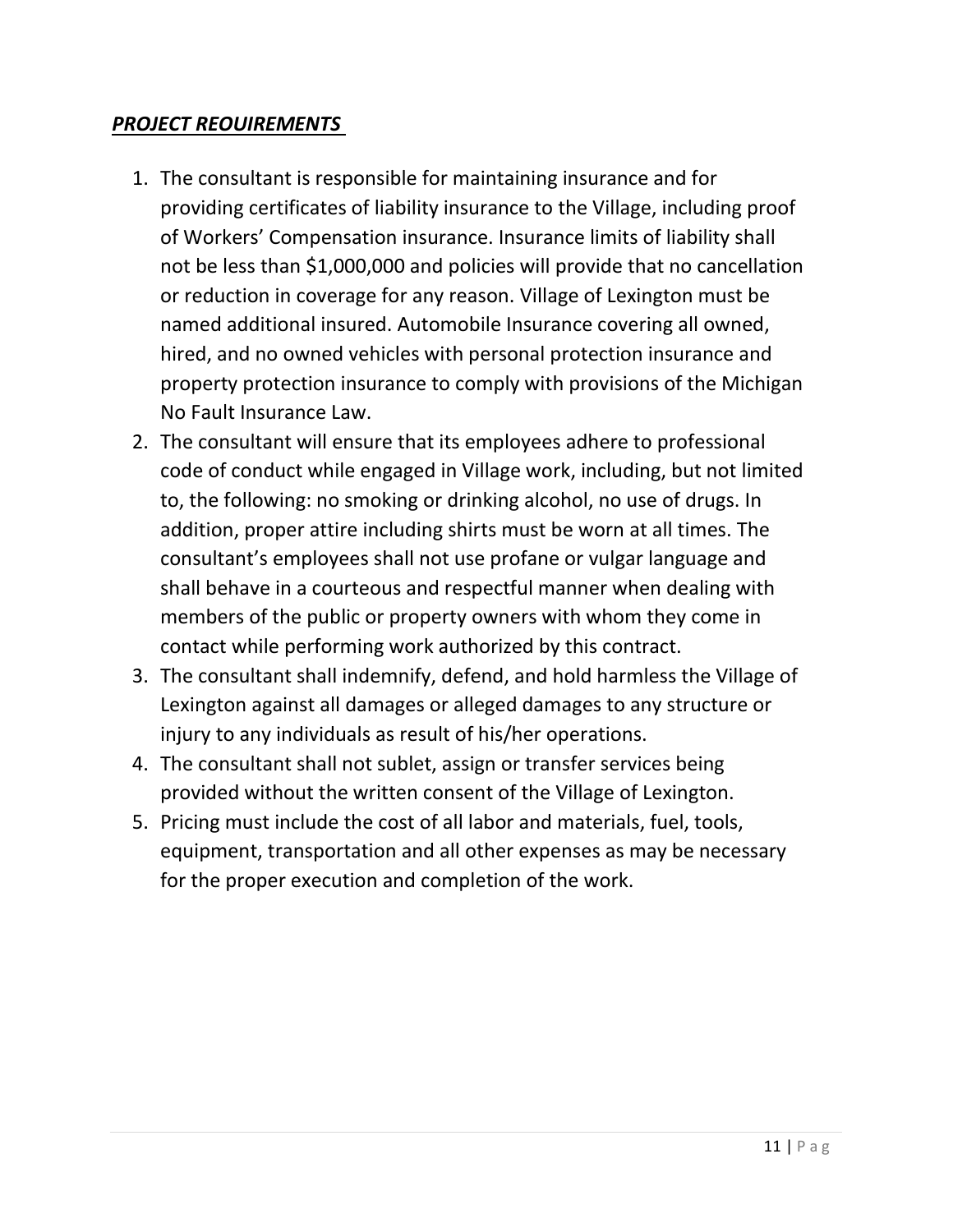Example:

- a. LUMP SUM PRICE FOR PRELIMANRY DESIGN AND PRELIMANRY COST, PHASE 1
	- $\frac{1}{2}$
- b. LUMP SUM PRICE FOR DESIGN AND ENGINEERING, PHASE 1
	- $\begin{array}{ccccccccccccc}\n\texttt{S} & \texttt{________} & \texttt{________} & \texttt{________} & \texttt{________} \\
	\texttt{S} & \texttt{________} & \texttt{________} & \texttt{________} & \texttt{________} & \texttt{________} & \texttt{________} & \texttt{________} & \texttt{________} & \texttt{________} & \texttt{________} & \texttt{________} & \texttt{________} & \texttt{________} & \texttt{________} & \texttt{________} & \texttt{________} & \texttt{________} & \texttt{________} & \texttt{________} & \texttt{________} & \texttt{________} & \texttt{________} & \texttt{________} & \texttt{________}$
- c. Hourly Rates for professional services, PHASE 1

Example:

- d. LUMP SUM PRICE FOR PRELIMANRY DESIGN AND PRELIMANRY COST, PHASE 2
	- $\sim$
- e. LUMP SUM PRICE FOR DESIGN AND ENGINEERING, PHASE 2
	- $\frac{1}{2}$
- f. Hourly Rates for professional services, PHASE 2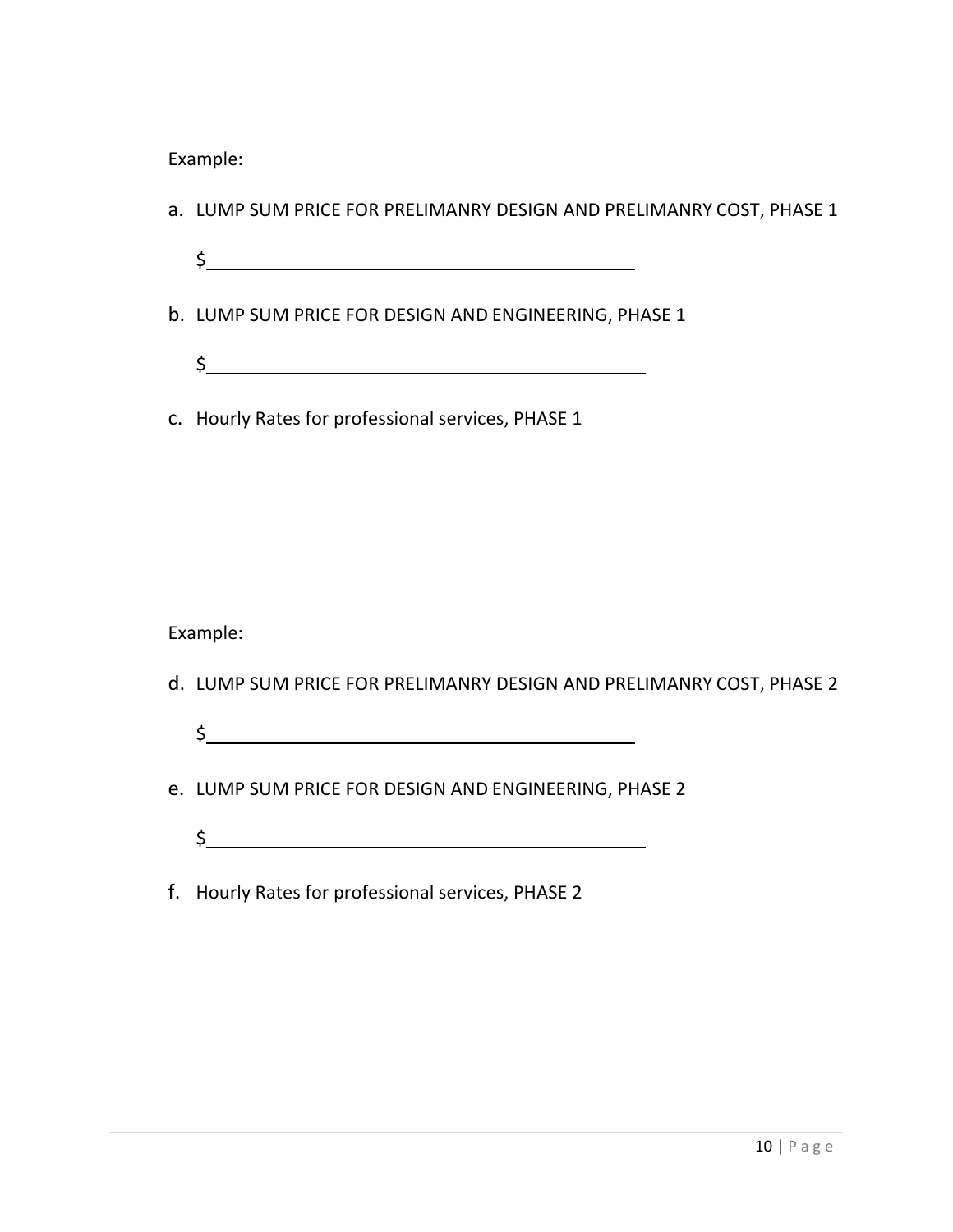## *SUBMITTALS*

*Submit (2) copies and (1) electronic copy to:* **Village of Lexington 7227 Huron Ste. 100 Lexington, MI 48450 Attn: Vicki Scott, Village Clerk [clerk@villageoflexington.com](mailto:clerk@villageoflexington.com)**

## **PROPOSALS ARE DUE ON MAY 13th, 2022 @ 3:30PM EST. QUESTIONS BY MAY 9 TH, 2022**

PROPOSALS RECEIVED AFTER THIS TIME WILL NOT BE CONSIDERED.THE VILLAGE OF LEXINGTON RESERVES THE RIGHT TO ACCEPT A PROPOSAL THAT IS IN THE BEST INTEREST OF THE VILLAGE OR REJECT ALL BIDS. ALSO, THE VILLAGE RESERVES THE RIGHT TO PREPARE A SHORT LIST OF ELIGIBLE PROPOSALS THAT MAY REQUIRE CONSULTANT/TEAM INTERVIEWS. THE VILLAGE RESERVES THE RIGHT TO MOVE FORWARD WITH ONLY THE PRELIMNARY PLAN AND PRELIMINARY COST ESTIMATE DUE TO FUNDS AVAILABLE.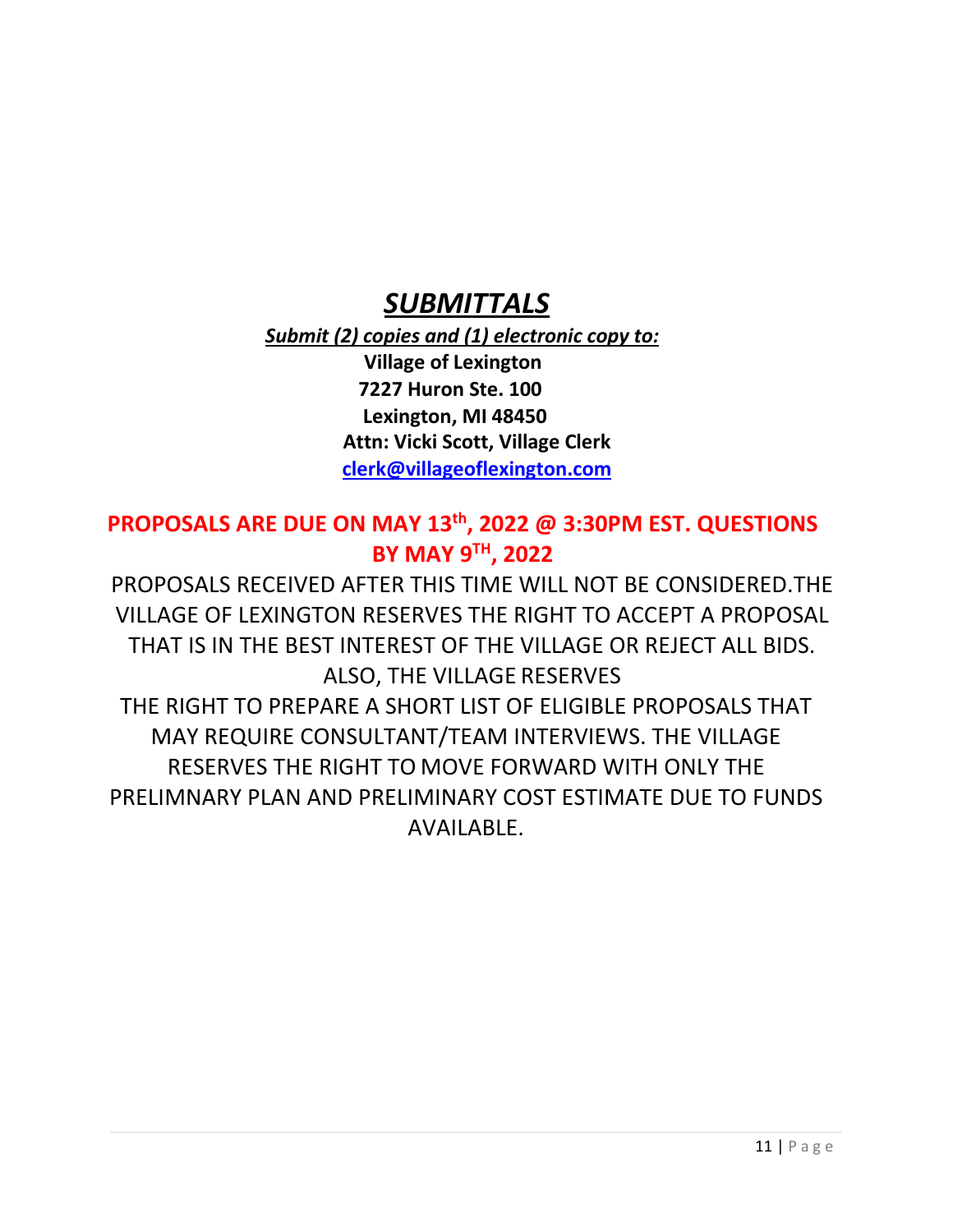# *SCHEDULE*

The village intends to publicly open bids on MAY 23rd, 2022 . The council will then proceed for approval. If all is successful, the Village of Lexington would issue a notice to proceed.

#### *Preliminary schedule*

- 1. Advertise for bids April 19<sup>th</sup>, 2022
- 2. Final question date May 9<sup>th</sup>, 2022
- 3. Receive and open bids May 23rd, 2022
- 4. Evaluate and review bids May 2022
- 5. Award project May 2022
- 6. Notice to proceed May 2022
- 7. Preliminary engineering and cost estimate June 2022
- 8. Final engineering, permitting and plan reviews June 2022 October 2022
- 9. Final plans and specs October 2022 December 2022
- 10. Advertise for bids January 2023
- 11.Receive bids March 2023
- 12. Award bids April 2023
- 13. Preconstruction meeting May 2023
- 14. Begin Construction May 2023
- 15.End construction fall 2023
- 16. Close out project 2024

This schedule is just an example, but the village is looking at 2023 for construction.